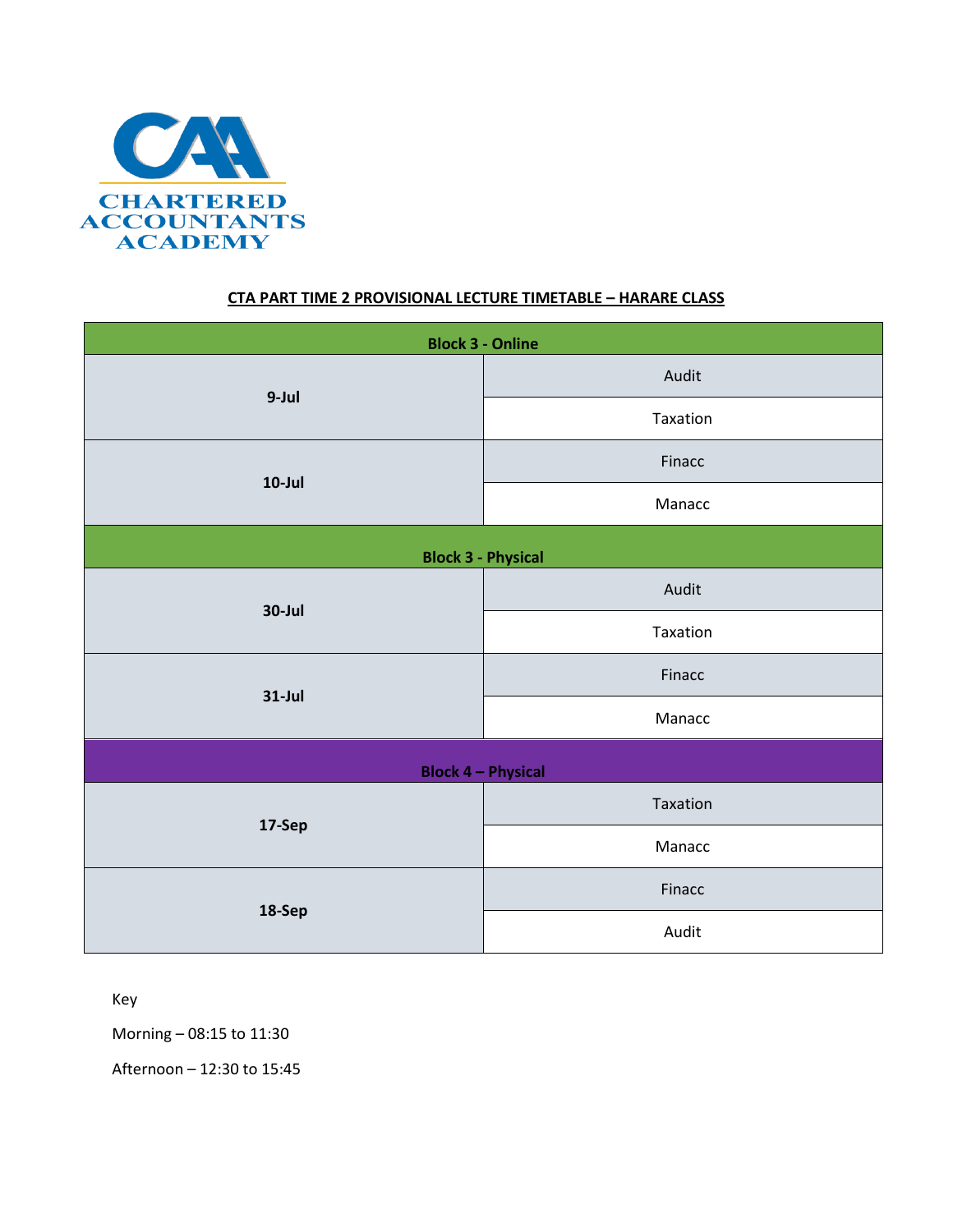## **CTA PART TIME 2 PROVISIONAL LECTURE TIMETABLE – SOUTHERN REGION CLASS**

| <b>Block 3 - Online</b>   |          |  |  |  |
|---------------------------|----------|--|--|--|
| 9-Jul                     | Audit    |  |  |  |
|                           | Taxation |  |  |  |
| $10$ -Jul                 | Finacc   |  |  |  |
|                           | Manacc   |  |  |  |
| <b>Block 3 - Physical</b> |          |  |  |  |
| 30-Jul                    | Audit    |  |  |  |
|                           | Taxation |  |  |  |
| $31$ -Jul                 | Finacc   |  |  |  |
|                           | Manacc   |  |  |  |
| <b>Block 4 - Physical</b> |          |  |  |  |
| 17-Sep                    | Taxation |  |  |  |
|                           | Manacc   |  |  |  |
| 18-Sep                    | Finacc   |  |  |  |
|                           | Audit    |  |  |  |

Key

Morning – 08:15 to 11:30

Afternoon – 12:30 to 15:45